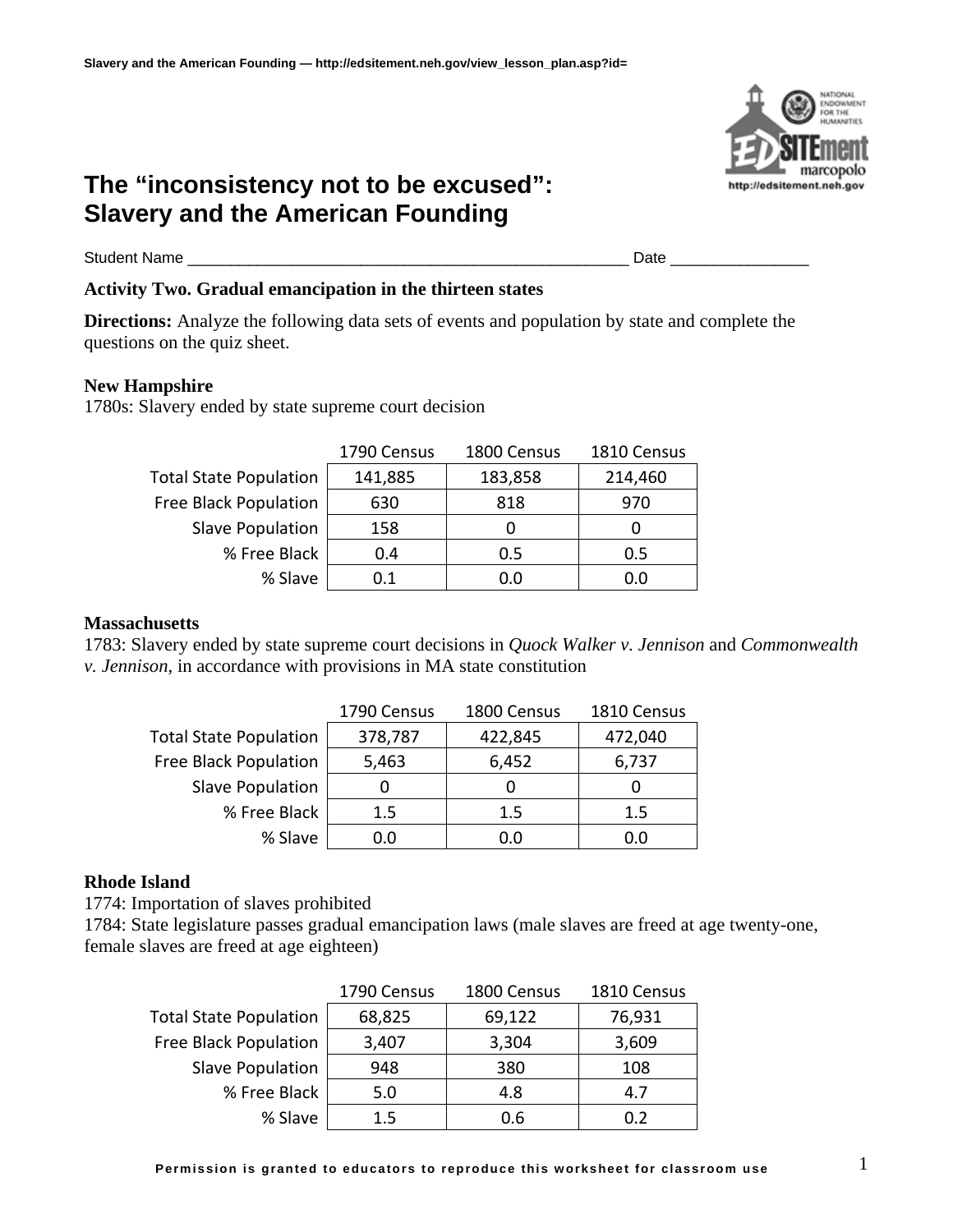## **Connecticut**

1774: Importation of slaves prohibited

1784: State legislature passes gradual emancipation laws (slaves born before 1784 freed at age twentyfive)

1788: Slave trade prohibited

|                               | 1790 Census | 1800 Census | 1810 Census |
|-------------------------------|-------------|-------------|-------------|
| <b>Total State Population</b> | 237,946     | 251,002     | 261,942     |
| Free Black Population         | 2,808       | 5,330       | 6,453       |
| Slave Population              | 2,764       | 951         | 310         |
| % Free Black                  | 1.2         | 2.1         | 2.5         |
| % Slave                       | 1.2         | 0.4         | 0.1         |

### **New York**

1776: State of New York House of Representatives resolves that slavery is "utterly inconsistent with the avowed principles in which this and other states have carried on their struggle for liberty."[1](#page-1-0)

1785: State legislature makes manumission of slaves under the age of 50 legal

1785: Importation of slaves prohibited

1788: Slave trade prohibited

1799: State legislature passes gradual emancipation laws (male slaves born after 1799 are freed upon age twenty-eight, females upon age twenty-five)

|                               | 1790 Census | 1800 Census | 1810 Census |
|-------------------------------|-------------|-------------|-------------|
| <b>Total State Population</b> | 340,120     | 589,051     | 959,059     |
| <b>Free Black Population</b>  | 4,654       | 10,417      | 25,333      |
| Slave Population              | 21,324      | 20,903      | 15,017      |
| % Free Black                  | 1.4         | 1.8         | 2.7         |
| % Slave                       | 6.3         | 3.6         | 1.6         |

#### **Pennsylvania**

1780: State legislature passes first law in the United States for gradual emancipation of slaves (slaves born after 1780 are freed upon reaching the age of twenty-eight)

|                               | 1790 Census | 1800 Census | 1810 Census |
|-------------------------------|-------------|-------------|-------------|
| <b>Total State Population</b> | 434,373     | 602,365     | 810,091     |
| Free Black Population         | 6,537       | 14,564      | 22,492      |
| Slave Population              | 3,737       | 1,706       | 795         |
| % Free Black                  | $1.5\,$     | 2.4         | 2.5         |
| % Slave                       | 0.9         | 0.3         | 0.1         |

#### **New Jersey**

 $\overline{a}$ 

1786: Importation of slaves prohibited

<span id="page-1-0"></span><sup>1</sup> Leon F. Litwack, *North of Slavery: The Negro in the Free States, 1790‐1860* (Chicago: University of Chicago Press, 1961), 9. As cited in Thomas G. West, *Vindicating the Founders* (Lanham: Rowman & Littlefield, 1997), 7.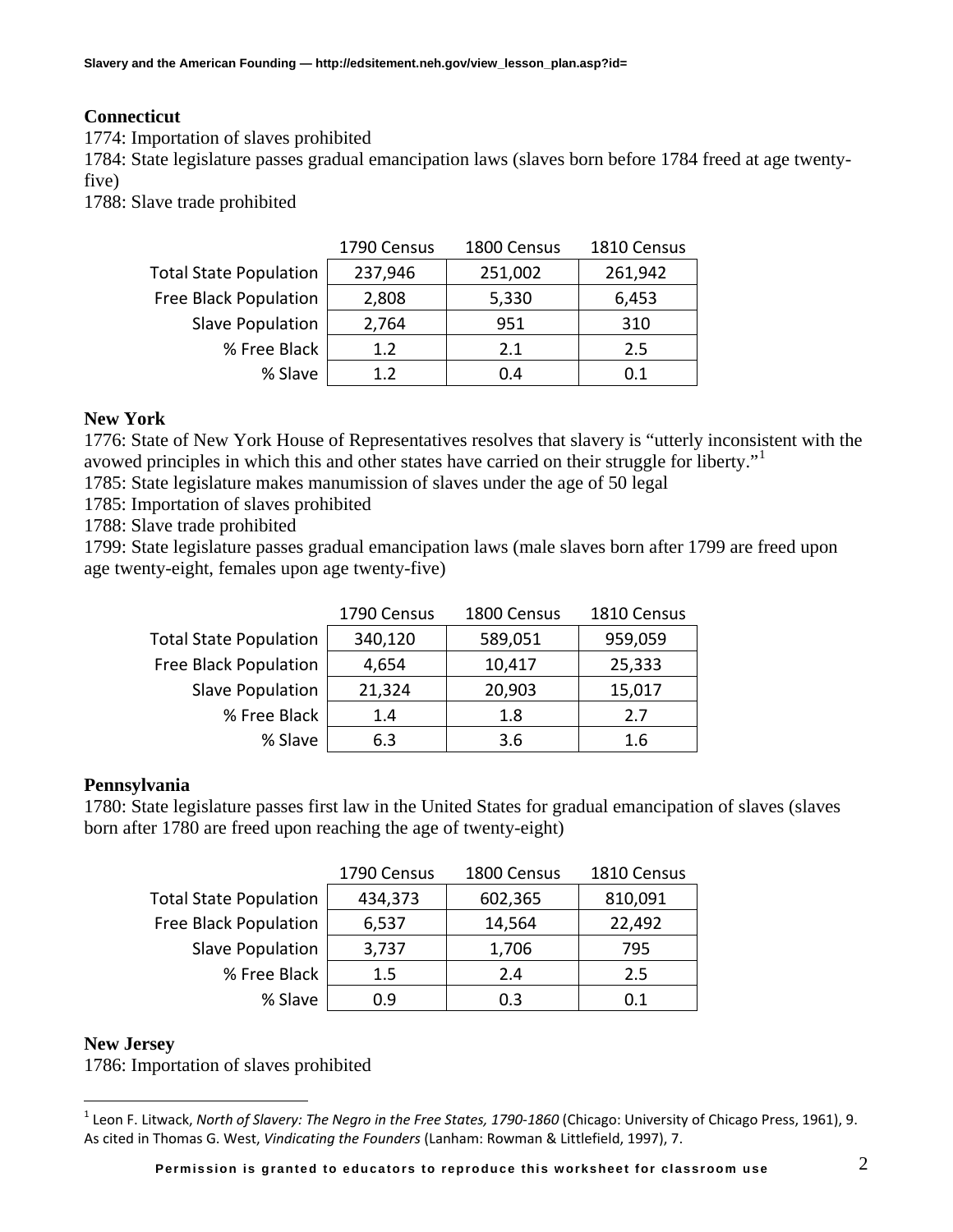**Slavery and the American Founding — http://edsitement.neh.gov/view\_lesson\_plan.asp?id=** 

1804: State legislature passes gradual emancipation laws (male slaves born after 1804 are freed upon age twenty-five, females upon age twenty-one)

|                               | 1790 Census | 1800 Census | 1810 Census |
|-------------------------------|-------------|-------------|-------------|
| <b>Total State Population</b> | 184,139     | 211,149     | 245,562     |
| Free Black Population         | 2,762       | 4,402       | 7,843       |
| Slave Population              | 11,423      | 12,422      | 10,851      |
| % Free Black                  | 1.5         | 2.1         | 3.2         |
| % Slave                       | 6.2         | 5.9         | 4.4         |

#### **Delaware**

1776: Importation of slaves prohibited

1785, 1796 and 1797: Proposals in Delaware legislature for abolition of slavery fails 1803: Proposal in Delaware legislature for gradual emancipation fails

|                               | 1790 Census | 1800 Census | 1810 Census |
|-------------------------------|-------------|-------------|-------------|
| <b>Total State Population</b> | 59,096      | 64,273      | 72,674      |
| Free Black Population         | 3,899       | 8,268       | 13,136      |
| Slave Population              | 8,887       | 6,153       | 4,177       |
| % Free Black                  | 6.6         | 12.9        | 18.1        |
| % Slave                       | 15.4        | 9.6         | 5.8         |

#### **Maryland**

1783: Importation of slaves prohibited

1786: Proposal in Maryland legislature for abolition of slavery fails

1796: Individual manumission of slaves by will legal (only for slaves under the age of forty-five)

|                               | 1790 Census | 1800 Census | 1810 Census |
|-------------------------------|-------------|-------------|-------------|
| <b>Total State Population</b> | 319,728     | 341,548     | 380,546     |
| <b>Free Black Population</b>  | 8,043       | 19,587      | 33,927      |
| <b>Slave Population</b>       | 103,036     | 105,635     | 111,502     |
| % Free Black                  | 2.5         | 5.7         | 8.9         |
| % Slave                       | 32.2        | 30.9        | 29.3        |

#### **Virginia**

1778: Proposal in Virginia legislature for abolition of slavery fails

- 1778: Importation of slaves prohibited
- 1782: State legislature passes a law making private manumissions of slaves legal
- 1796: Second proposal in Virginia legislature for abolition of slavery fails
- 1806: State legislature prohibits teaching slaves to read and write

|                               | 1790 Census | 1800 Census | 1810 Census |
|-------------------------------|-------------|-------------|-------------|
| <b>Total State Population</b> | 691,737     | 807,557     | 877,683     |
| <b>Free Black Population</b>  | 12,254      | 19,981      | 30,269      |
| Slave Population              | 287,959     | 339,796     | 383,521     |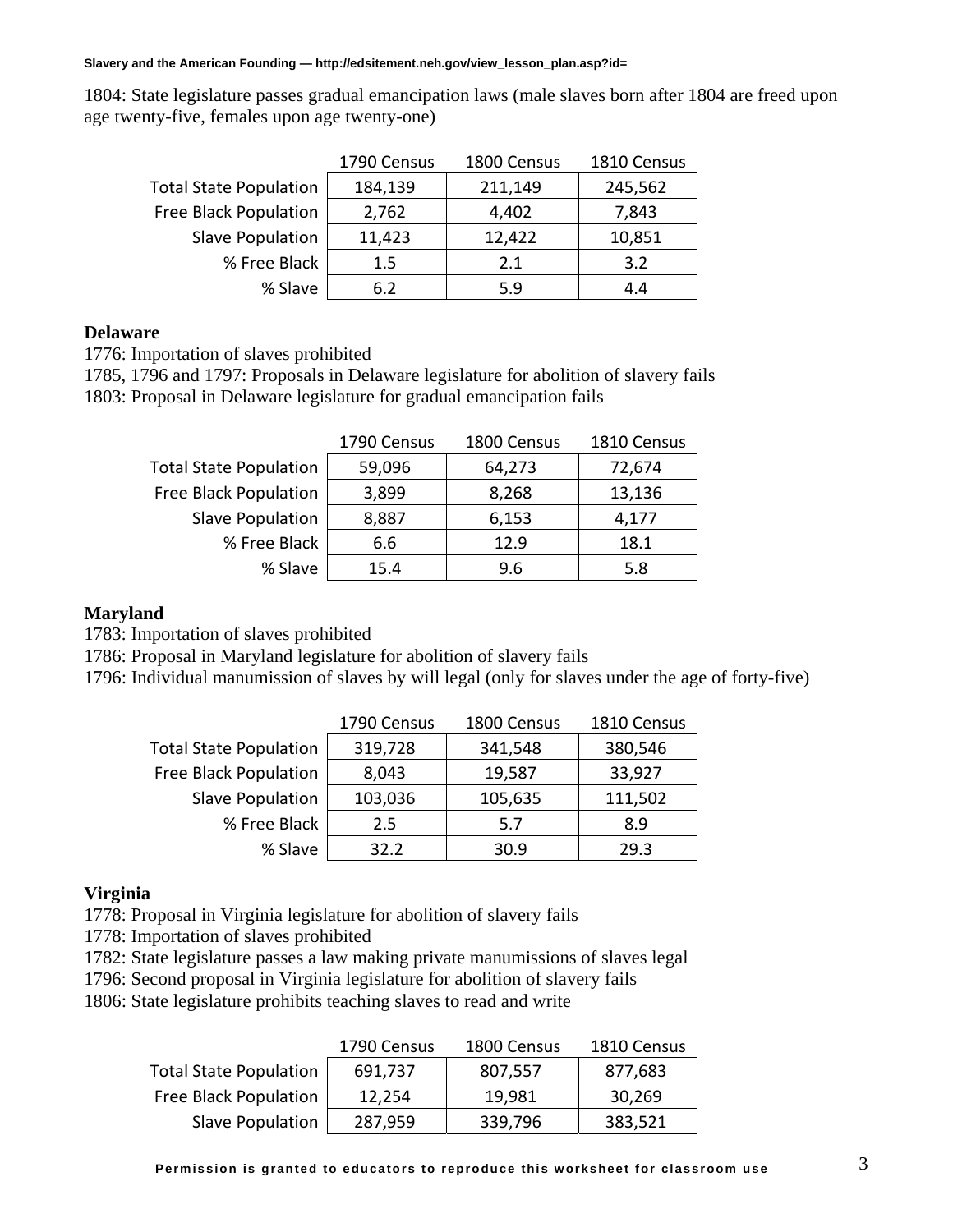**Slavery and the American Founding — http://edsitement.neh.gov/view\_lesson\_plan.asp?id=** 

| % Free Black | د.د | ر.ر |
|--------------|-----|-----|
| % Slave      |     |     |

#### **North Carolina**

1777: Manumission of slaves legal for meritorious service

1786: Importation of slaves prohibited

1791: State legislature passes a law making the killing of a slave murder

|                               | 1790 Census | 1800 Census | 1810 Census |
|-------------------------------|-------------|-------------|-------------|
| <b>Total State Population</b> | 393,751     | 478,103     | 556,526     |
| Free Black Population         | 4,975       | 7,043       | 10,268      |
| Slave Population              | 100,572     | 133,296     | 168,884     |
| % Free Black                  | 1.3         | $1.5\,$     | 1.9         |
| % Slave                       | 25.5        | 27.9        | 30.4        |

#### **South Carolina**

1788: State legislature prohibits importation of slaves (after 1793)

1803: State legislature renews slave trade

|                               | 1790 Census | 1800 Census | 1810 Census |
|-------------------------------|-------------|-------------|-------------|
| <b>Total State Population</b> | 249,073     | 345,591     | 415,115     |
| <b>Free Black Population</b>  | 1,801       | 3,185       | 4,554       |
| Slave Population              | 107,094     | 146,151     | 196,365     |
| % Free Black                  | 0.7         | 0.9         | 1.1         |
| % Slave                       | 43.0        | 42.3        | 47.3        |

#### **Georgia**

1774: Importation of slaves from other states prohibited

1798: State legislature prohibits the importation of slaves from outside of the United States 1801: Manumission legal only with approval of state legislature

|                               | 1790 Census | 1800 Census | 1810 Census |
|-------------------------------|-------------|-------------|-------------|
| <b>Total State Population</b> | 82,548      | 162,686     | 251,407     |
| Free Black Population         | 398         | 1,019       | 1,799       |
| Slave Population              | 29,264      | 59,406      | 105,158     |
| % Free Black                  | 0.5         | 0.6         | 0.7         |
| % Slave                       | 35.5        | 36.5        | 41.8        |

#### **United States**

1775: Slavery is legal in all 13 states, with no restrictions on the slave trade

1787: Congress passes Northwest Ordinance prohibiting slavery in the Northwest Territory

1798: The importation of slaves is illegal in every state (by state laws)

1808: Slave trade prohibited by Congress

1820: Congress passes a law making the slave trade punishable by death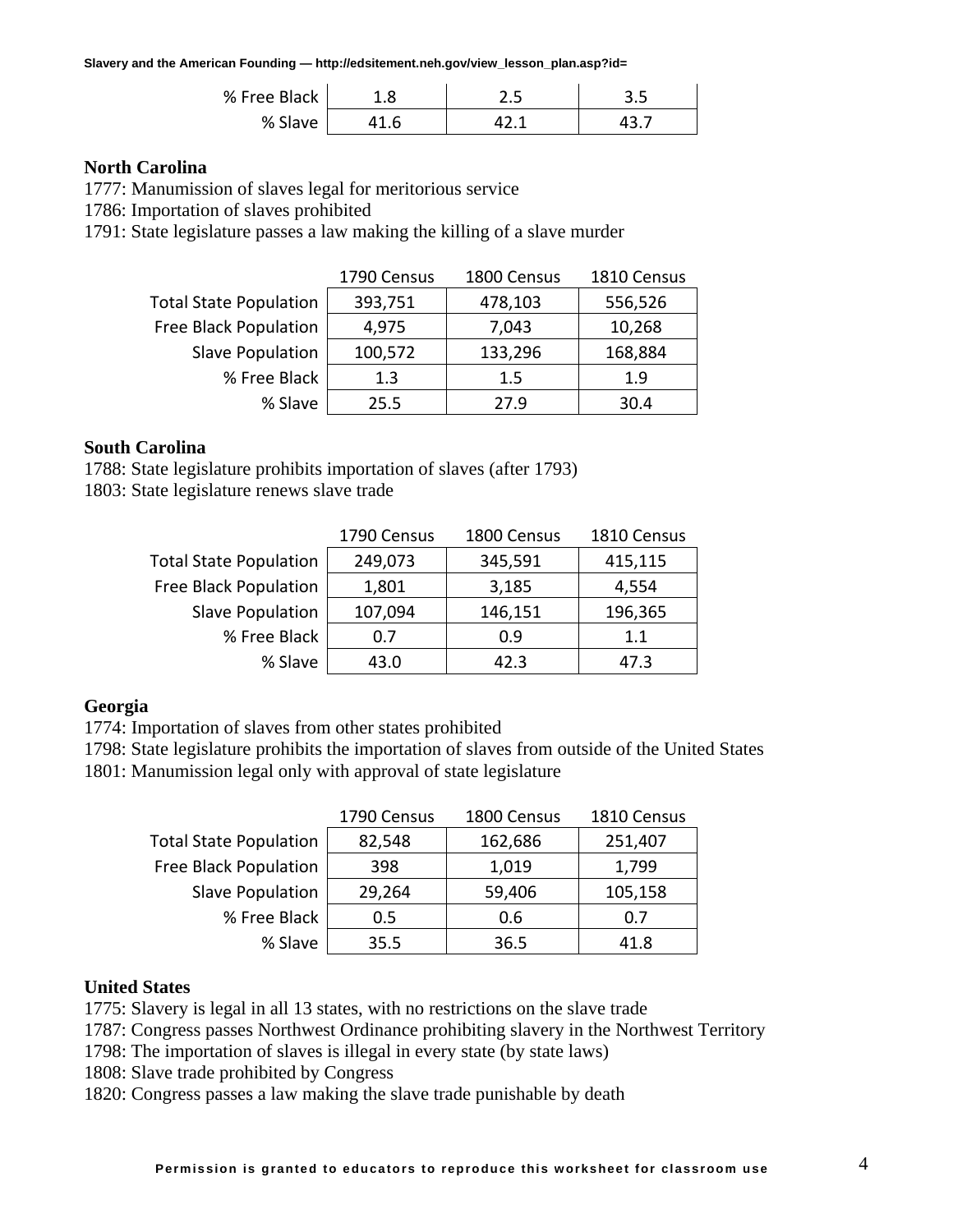**Slavery and the American Founding — http://edsitement.neh.gov/view\_lesson\_plan.asp?id=** 

|                         | 1790 Census | 1800 Census | 1810 Census |
|-------------------------|-------------|-------------|-------------|
| <b>Total Population</b> | 3,929,214   | 5,308,483   | 7,239,881   |
| Free Black Population   | 59,527      | 108,435     | 186,446     |
| Slave Population        | 697,681     | 893,602     | 1,191,362   |
| % Free Black            | 1.5         | 2.1         | 2.6         |
| % Slave                 | 17.8        | 16.8        | 16.5        |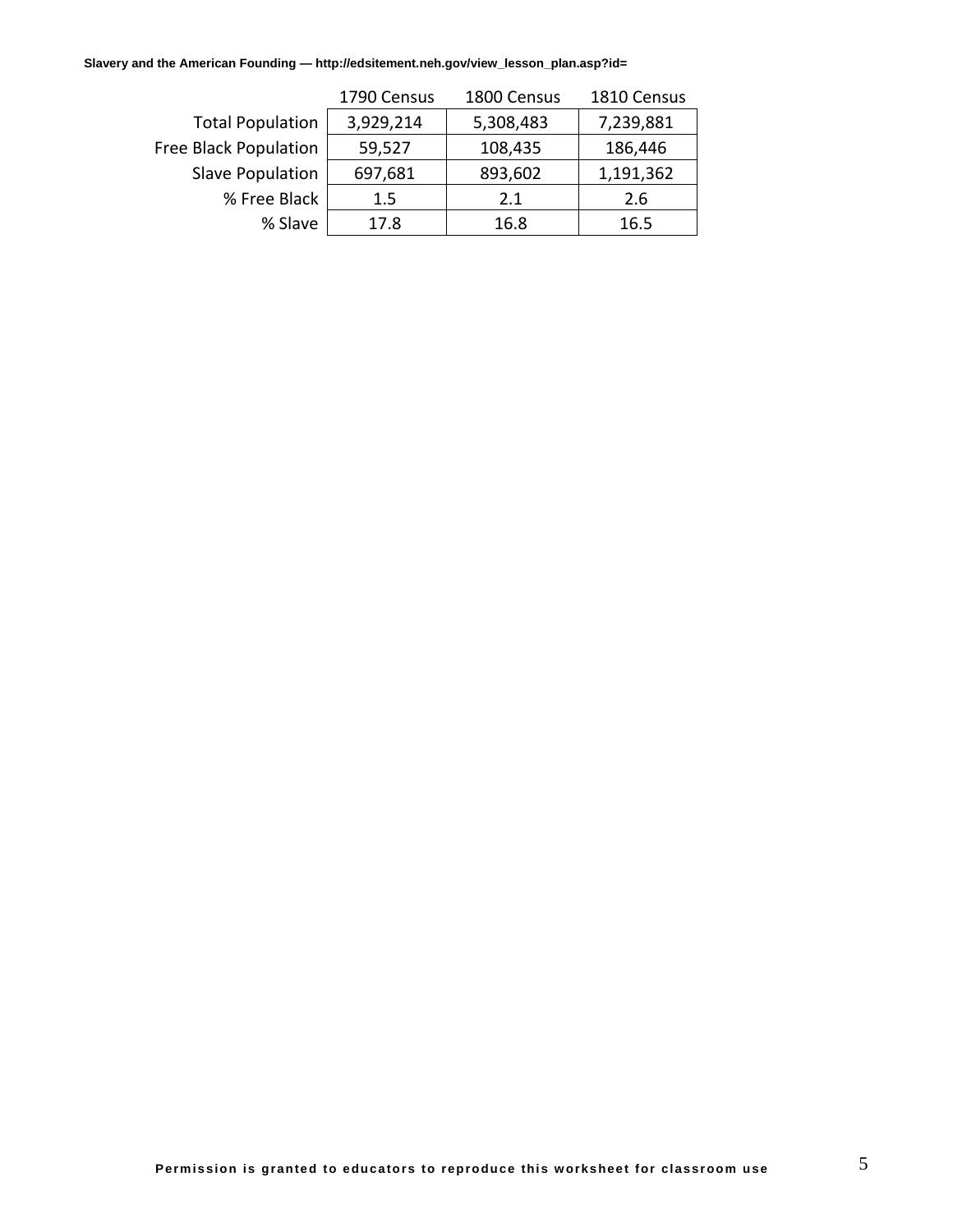# **The "inconsistency not to be excused": Slavery and the American Founding**



Student Name \_\_\_\_\_\_\_\_\_\_\_\_\_\_\_\_\_\_\_\_\_\_\_\_\_\_\_\_\_\_\_\_\_\_\_\_\_\_\_\_\_\_\_\_\_\_\_\_\_\_\_ Date \_\_\_\_\_\_\_\_\_\_\_\_\_\_\_\_

# **Activity Two. Gradual emancipation in the thirteen states**

**Directions**: Analyze the data sets assigned for Activity Two and answer the questions on the quiz sheet.

| Question                                                                               | <b>Answer</b> |
|----------------------------------------------------------------------------------------|---------------|
| 1. What was the approximate<br>total number of slaves in the<br>United States in 1790? |               |
| 2. What Southern state had the<br>largest slave population in<br>1790, 1800 and 1810?  |               |
| 3. What Northern state had the<br>largest slave population in<br>1790, 1800 and 1810?  |               |
| 4. What percentage of the<br>total U.S. black population<br>were slaves in 1790?       |               |
| 5. What percentage of the<br>total U.S. black population<br>were slaves in 1810?       |               |
| 6. What was the first state to<br>claim no slaves on a U.S.<br>Census?                 |               |